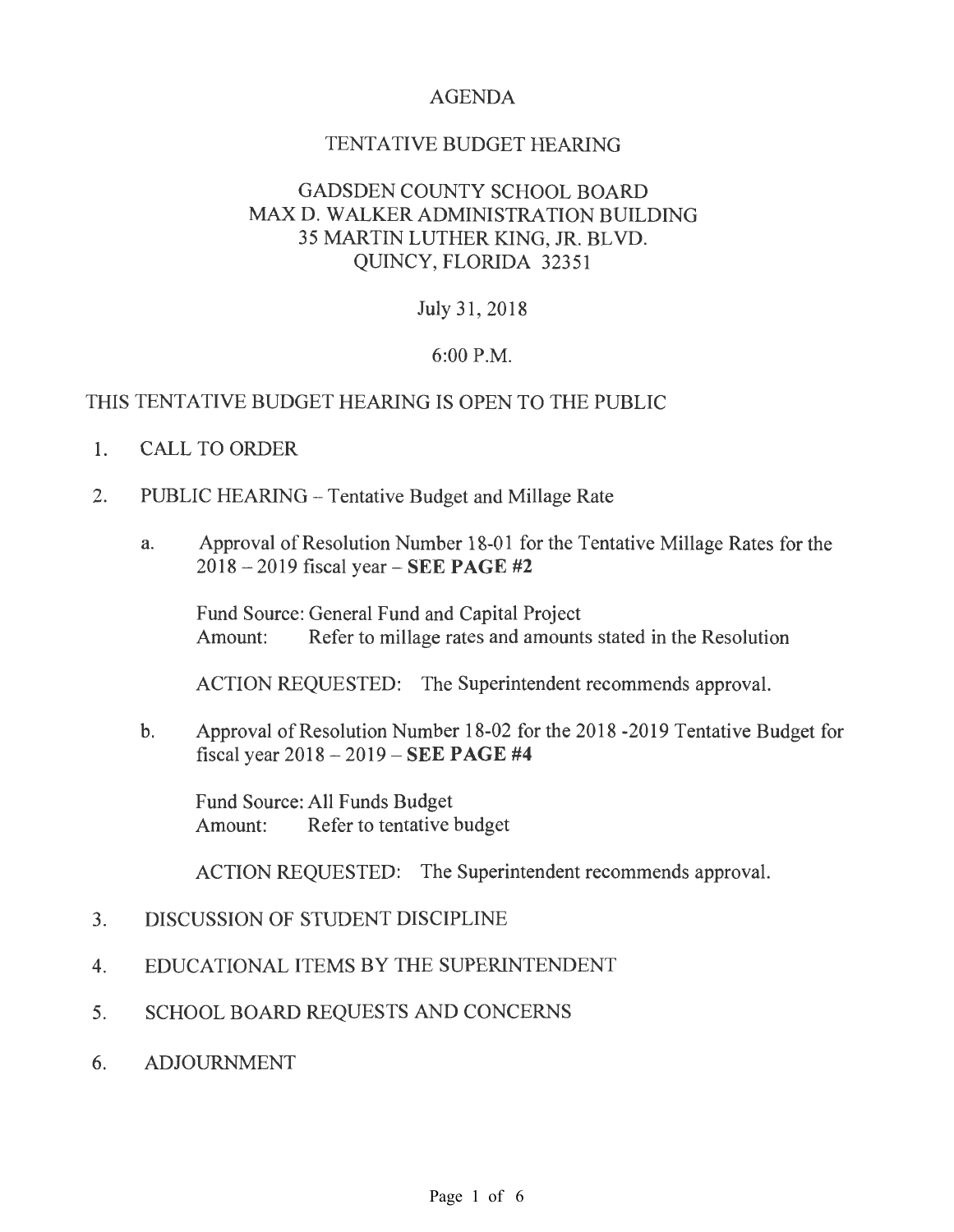#### SUMMARY SHEET

RECOMMENDATION TO SUPERINTENDENT FOR SCHOOL BOARD AGENDA

AGENDA ITEM NO.---------- 2a

DATE OF SCHOOL BOARD MEETING: July 31, 2018

TITLE OF AGENDA ITEMS: Resolution Number 18-01

DIVISION: Finance Department

PURPOSE AND SUMMARY OF ITEMS: To adopt by resolution the tentative millage rates for the 2018-2019 fiscal year.

FUND SOURCE: General Fund and Capital Project

AMOUNT: Refer to millage rates and amounts stated on the Resolution

PREPARED BY: LaClarence Mays

POSITION: Budget Manager

INTERNAL INSTRUCTIONS TO BE COMPLETED BY PREPARER

Number of ORIGINAL SIGNATURES NEEDED by preparer.

SUPERINTENDENT'S SIGNATURE: page(s) numbered \_\_\_\_\_\_\_\_ \_

CHAIRMAN'S SIGNATURE: page(s) numbered Be sure that the Comptroller has signed the budget page.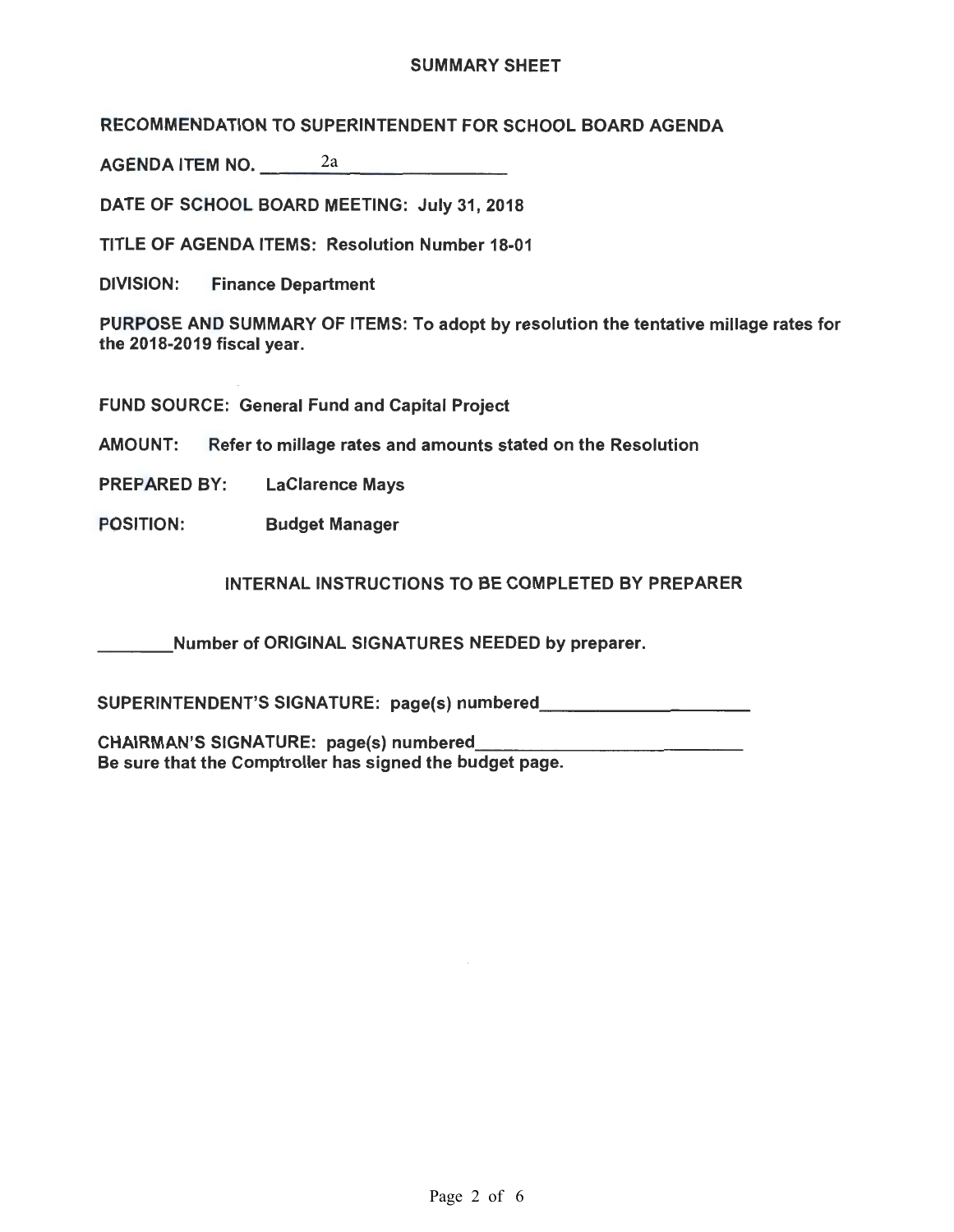# **Resolution Number 18-01**

WHEREAS, the School Board of Gadsden County, Florida, did, pursuant to Chapters 200 and 1011, Florida Statutes, approve tentative millage rates for the fiscal year July 1, 2018 to June *30,* 2019; and

WHEREAS, at the public hearing and in full compliance with Chapter *200,* Florida Statutes, the Gadsden County School Board adopted the tentative millage rates for the fiscal year 2018-2019 in the amounts of:

|                                          | Tentative<br>Millage Levy | <b>Proposed Amount</b><br>To Be Raised |
|------------------------------------------|---------------------------|----------------------------------------|
| <b>Required Local Effort including</b>   | 4.2220                    | \$6,401,444                            |
| <b>Prior Period Funding Adjustment</b>   |                           |                                        |
| Capital Outlay                           | 1.5000                    | \$2,274,317                            |
| <b>Discretionary Operating</b>           | 0.7480                    | \$1,134,126                            |
| <b>Discretionary Capital Improvement</b> | 0.0000                    |                                        |
| <b>Additional Voted Millage</b>          | 0.0000                    | \$                                     |
| Debt                                     | 0.0000                    | \$                                     |

**The total millage rate to be levied is less than the roll-back rate computed pursuant to Section 200.065{1), F.S. by 1.35 percent.** 

NOW THEREFORE, BE IT RESOLVED:

That the Gadsden County School Board, adopted each tentative millage rate for the fiscal year July 1, 2018 to June *30,* 2019 on July 31, 2018 by separate vote prior to adopting the tentative budget.

Chairman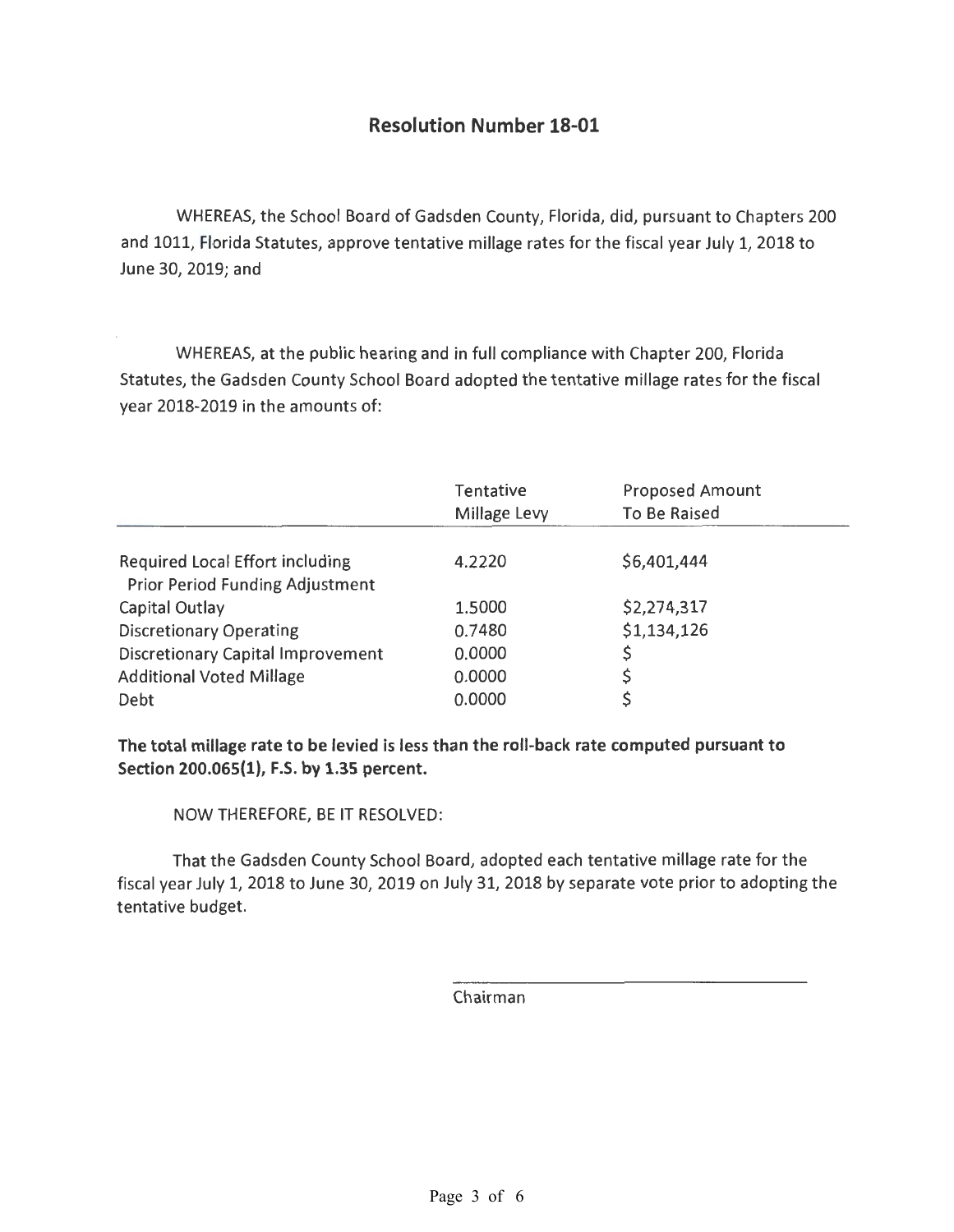#### SUMMARY SHEET

RECOMMENDATION TO SUPERINTENDENT FOR SCHOOL BOARD AGENDA

AGENDA ITEM NO.---------- 2b

DATE OF SCHOOL BOARD MEETING: July 31, 2018

TITLE OF AGENDA ITEMS: Resolution Number 18-02

DIVISION: Finance Department

PURPOSE AND SUMMARY OF ITEMS: To adopt by resolution the tentative budget for fiscal year 2018-2019.

FUND SOURCE: All Funds budget

AMOUNT: Refer to tentative budget

PREPARED BY: LaClarence Mays

POSITION: Budget Manager

INTERNAL INSTRUCTIONS TO BE COMPLETED BY PREPARER

Number of ORIGINAL SIGNATURES NEEDED by preparer.

SUPERINTENDENT'S SIGNATURE: page(s) numbered

CHAIRMAN'S SIGNATURE: page(s) numbered Be sure that the Comptroller has signed the budget page.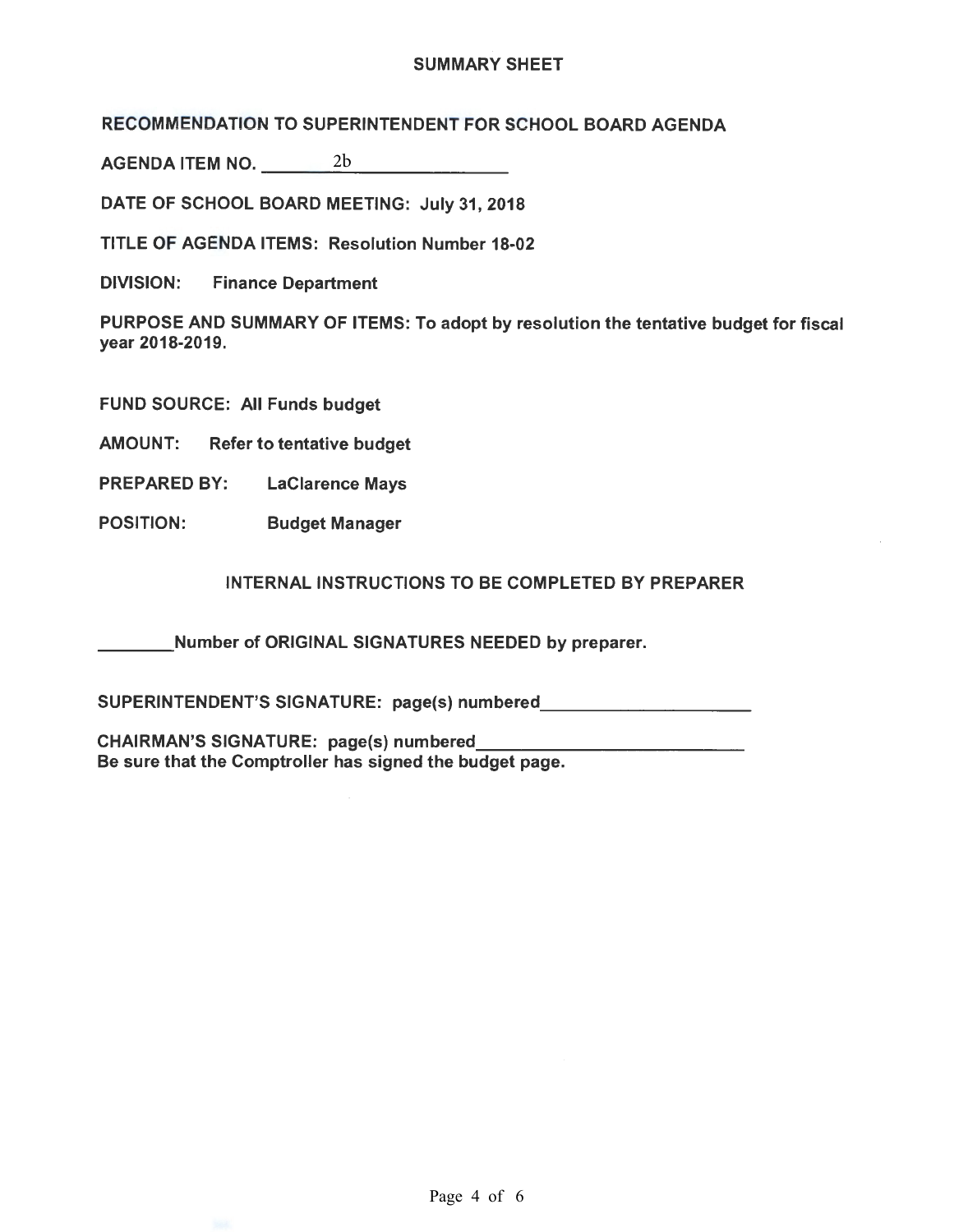## **Resolution Number 18-02**

1994年

A RESOLUTION OF THE GADSDEN COUNTY SCHOOL BOARD ADOPTING THE TENTATIVE BUDGET FOR FISCAL YEAR 2018-2019.

WHEREAS, the School Board of Gadsden County, Florida, did, pursuant to Chapters 200 and 1011, Florida Statutes, approve tentative millage rates and tentative budget for the fiscal year July 1, 2018 to June 30, 2019; and

WHEREAS, the Gadsden County School Board set forth the appropriations and revenue estimate for the Budget for fiscal year 2018-2019.

WHEREAS, at the public hearing and in full compliance with Chapter 200, Florida Statutes, the Gadsden County School Board adopted the tentative millage rates and the budget in amount of \$52,231,797.61 for the fiscal year 2018-2019.

NOW THEREFORE, BE IT RESOLVED:

That the attached budget of Gadsden County School Board, including the millage rates as set forth therein, is hereby adopted by the School Board of Gadsden County as a tentative budget for the categories indicated for the fiscal year July 1, 2018 to June 30, 2019.

Chairman